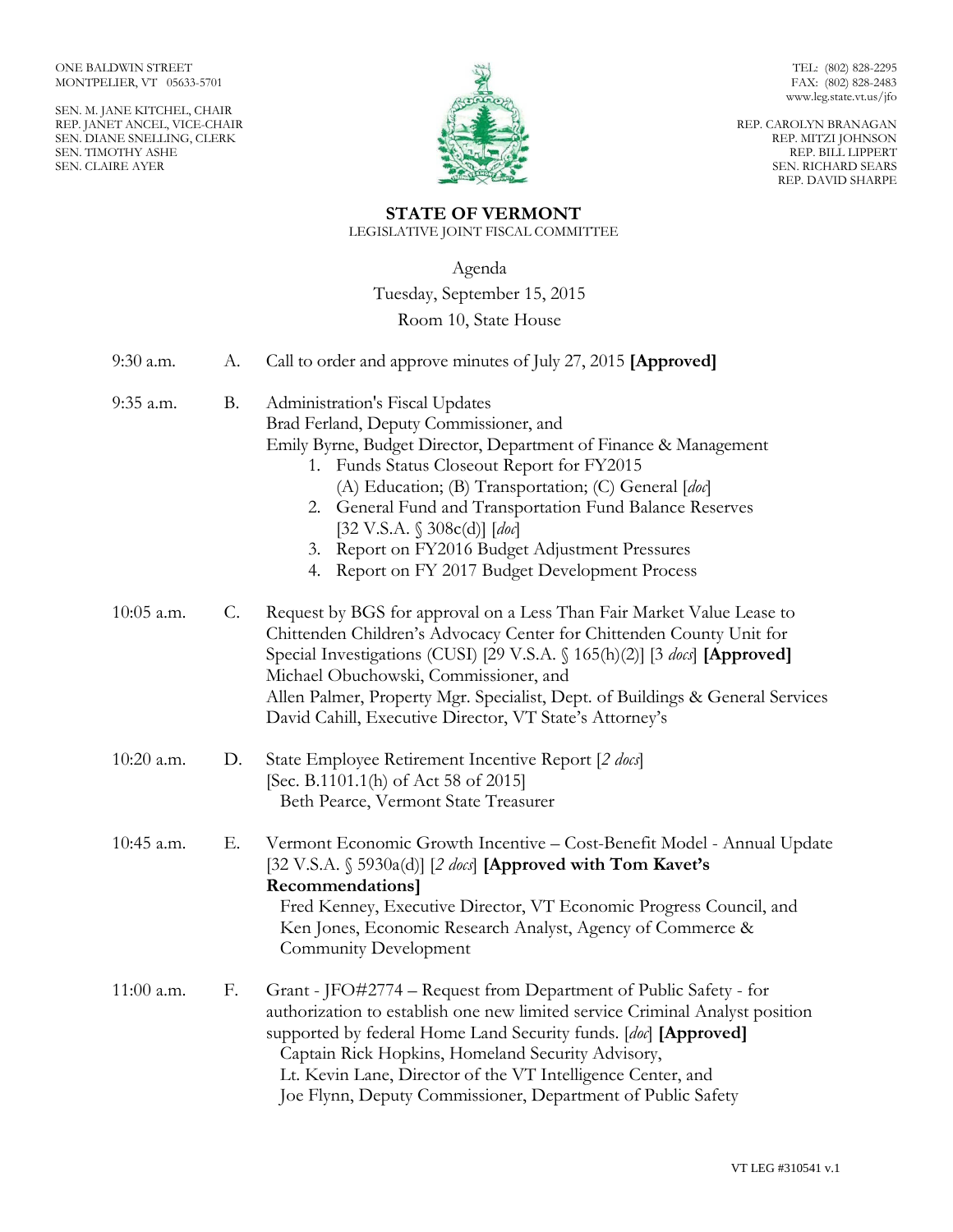| 11:20 a.m. | G. | Grant – JFO#2777 – Request from the Department of Liquor Control for a<br>\$19,100 grant from the National Alcohol Beverage Control Association to<br>support a study of the warehouse, and to support an education speaker at the<br>Marijuana Awareness Conference held in October. [doc] [Split Question:<br>a. Warehouse Study (10-0-0); b. Conference Speaker (7-3-0) – Both<br>Approved]<br>James Giffin, Interim Commissioner, and<br>Bill Goggins, Director of Enforcement, Department of Liquor Control |
|------------|----|------------------------------------------------------------------------------------------------------------------------------------------------------------------------------------------------------------------------------------------------------------------------------------------------------------------------------------------------------------------------------------------------------------------------------------------------------------------------------------------------------------------|
| 11:40 a.m. | Н. | Grant – JFO#2781 – Request from Agency of Human Services for a 3-year,<br>\$8.9 million AA-1 grant for a SNAP ET Pilot. This includes 13 limited services<br>positions at DCF, DOL and DAIL. [doc] [Approved]<br>Sean Brown, Deputy Commissioner of Economic Services Division,<br>Bobby Arnell, Benefits Program Policy Analyst, and<br>Wendy Beinner, Operations Director for the Economic Services Division,<br>Department for Children and Families                                                          |
| 12:00 p.m. | Ι. | Fiscal Office Updates/Issues:<br>Fiscal Officer's Report - Stephen Klein, Chief Fiscal Officer [doc]<br>1.<br>Revenue Contract Update – Sara Teachout, Senior Fiscal Analyst [doc]<br>2.<br>[Approved]<br>Education Fund - Mark Perrault, Senior Fiscal Analyst<br>3.<br>$\sim$ $\sim$ $\sim$ $\sim$ $\sim$ $\sim$ $\sim$                                                                                                                                                                                        |

4. Medicaid Update – Stephanie Barrett, Associate Fiscal Officer

12:30 p.m. Adjourn

## **NOTE: Health Reform Oversight Committee, Room 10, State House at 1:15 p.m.**

## Other Report Submissions:

### General Government

- I. Quarterly report on excess receipts and additional memo response from JFO. [32 V.S.A. § 511 as amended by Sec. 60 of Act 142 of 2014] [Administration] [Received]
- II. FEMA and State Match Payments for Tropical Storm Irene and Spring 2011 Flooding [Cumulative Spending in the Public Assistance Program. [Sec. E.100.1(a) of Act 179 of 2014] [Administration] [FINAL REPORT] [Received]
- III. Vermont Health Connect monthly reports. [Sec. C.106 of Act 58 of 2015] [Chief of Health Care Reform] [Received July and August]
- IV. Vermont Health Connect 2016 Renewal contingency Plan [Sec. C.106.2(a)(2) of Act 58 of 2015] [Agency of Administration] [Received]